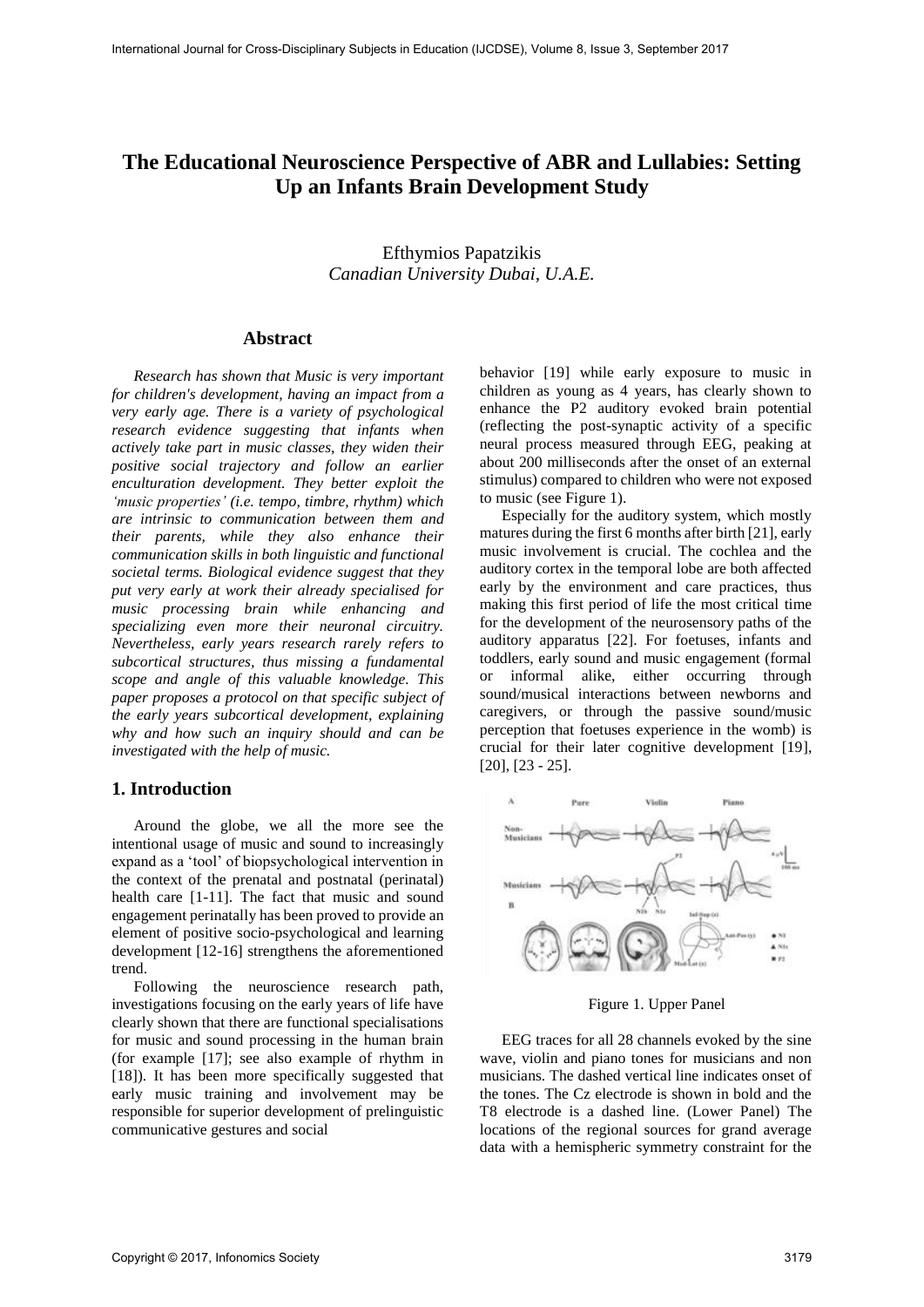N1b, N1c and the P2 components determined by BESA and superimposed on the average brain of BESA (reproduced directly by [20]).

# **2. Early brainstem development and sound perception**

The impact of sound and music extends through our acoustical apparatuses (ears) and body to the whole brain, activating many of the latter's regions [26] (see Figure 2). One of these regions being involved in music/sound perception, analysis and decoding processes, especially in the early instances of development, is this one of the brainstem including both the hindbrain and midbrain encephalic parts [27], [28].

The brainstem starts structurally at the top of the spinal cord and is the most highly developed area of the baby's brain at birth. The brainstem is responsible for the most vital bodily functions including breathing, heartbeat, circulation, sucking and swallowing. Apart from these functions, it is crucially involved in sound perception as it accommodates the central auditory pathways, which extend from the cochlear nucleus to the auditory cortex. These auditory pathways are made to preprocess certain sound and music related qualities and characteristics like sound localisation and binaural interaction.

The inherent to the brainstem auditory pathways reach the midbrain and the auditory cortex through three main routes: the dorsal acoustic stria, the intermediate acoustic stria and the trapezoid body [29]. The brainstem auditory pathways are responsible for "the development of the tonotopic columns in the auditory cortex, [which]…are needed to receive, recognise and react to language, music and meaningful environmental sounds" [22].

Although the auditory system becomes fully functional at around 25 to 29 weeks gestational age, evidence has been found for an auditory evoked response at 16 weeks gestational age where the synapses of the VIII cranial nerve have been mostly functional [22], [30]. This is also when the development of the auditory system starts to get vulnerable to epigenetic processes, meaning that both endogenous (stimulation dependent) and exogenous (activity dependent) to the foetus's brain and in utero sound factors and elements may alter its structure and function. The auditory system development process critically extends until the 5-6 month of age, although it never stops up to the end of life [22].

#### **3. Problem statement**

It is already established that the brainstem is one of these important brain systems - sound-wise hugely developing during the perinatal period.

However, not much - to almost none - research has directly addressed this possible correlation that may exist between music education and its neuronal growth; in function and structure. How is this specific part of the subcortical brain region influenced from this non-invasive yet very powerful neuroplastic force that music imposes on the neuronal circuits of the specific brain structure?

Considering that the very first perinatal months of development are the most sensitive in epigenetic changes - that is, the changes that the environment induces to our biological and cognitive mechanisms it is crucial for research to provide solid evidence on the neuroanatomical and neurofunctional developmental changes of the brainstem as they occur through early sound and music exposure, especially when knowing that the latter are both closely connected and deeply embedded in our everyday lives from the very beginning.



#### Figure 2. A highly schematised and simplified summary of brain regions involved in different facets of music psychological processes

On the left is the later view of the right cerebral hemisphere. A medial view of the right hemisphere is shown on the right. There is no intent to imply lateralisation of function in this portrayal. White lettering designates the different lobes. The coloured circles corresponde to the coloured labels in the box below the figure. AG: angular gyrus - DLPFC: dorsolateral prefrontal cortex - HG: Helsch's gyrus - IFG: Inferior frontal gyrus - IPS: Intraparietal sulcus - MPFC: medial prefrontal cortex - PMC: premotor cortex - pSMA: pre-supplementary motor area - PT: planum temporale - SMA: supplementary motor area - STG: superior temporal gyrus - VLPFC: ventrolateral prefrontal cortex (reproduced from [33: 128]).

#### **4. Methods and research questions**

Wanting to provide a basic understanding on how music impacts the brain(stem) development in the early postnatal period, this project aims to collect data from a sample of babies, answering the following research question: Is there a direct correlation between specific musical features of lullabies (e.g. rhythm,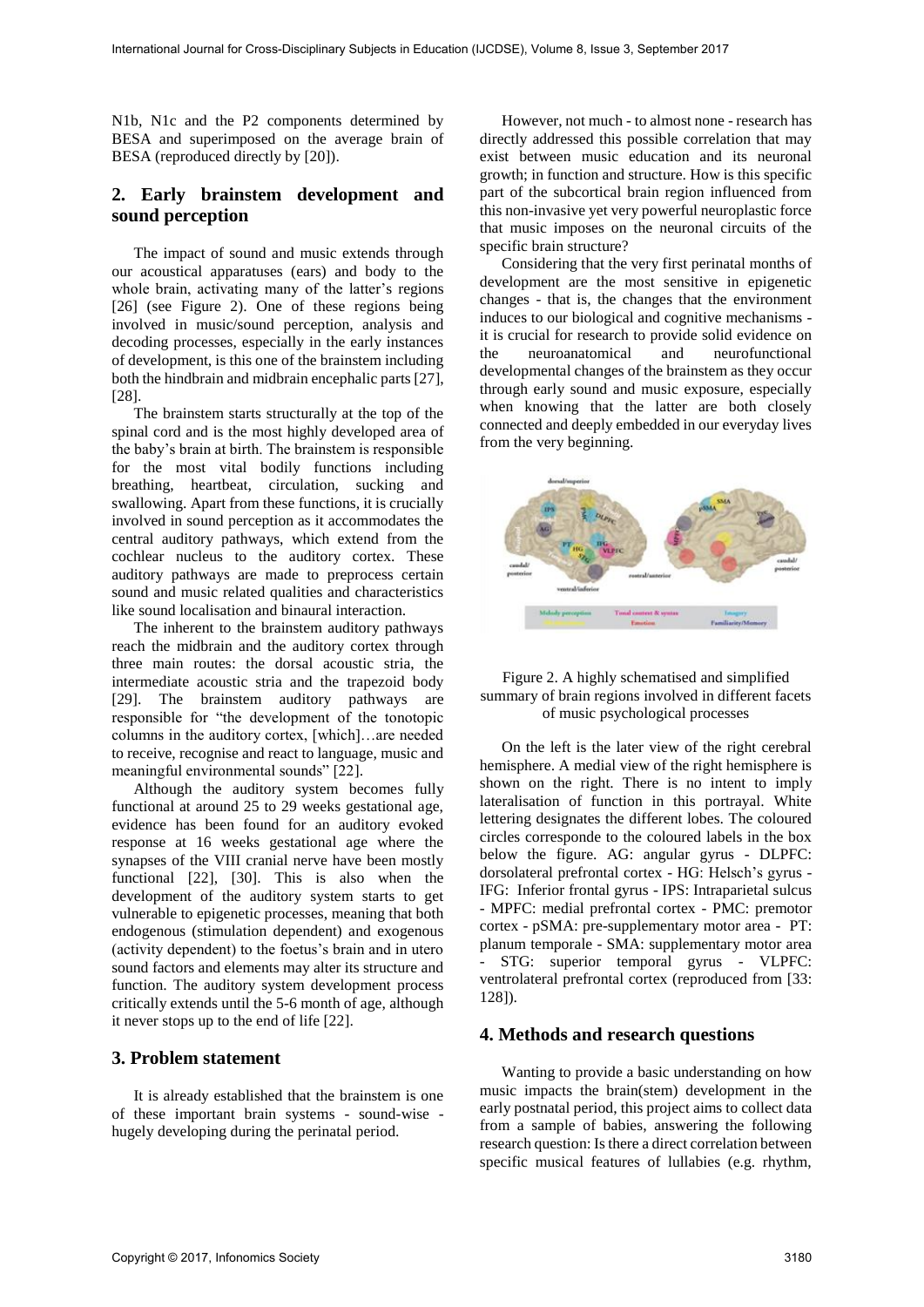timbre, structural complexity) and the infants' brainstem development when functionally measured in the first three weeks post delivery?

The infants' brainstem functional development will be directly provoked and measured in vivo, using music and more specifically lullabies as the intervention tool. The electroenchephalography (EEG) method, and particularly the Auditory Brainstem Response (ABR) technique (see Figure 3) will be employed in the first 40 days post delivery, measuring Auditory Evoked Potentials (AEPs) before and after the musical intervention (see Figure 4).



Figure 3. The auditory brainstem response (ABR) equipment and application

The Auditory Brainstem Response (ABR) is a particular EEG technique referring to the auditory brainstem responses "which can be measured using scalp electrodes that pick up electrical potentials generated by the synchronous activity of neural populations in the brainstem. Because these aggregate neural responses that can be recorded objectively and passively, they offer an excellent means to assess auditory function" [32].

Basic ABR protocols usually employ repeated clicks and sinusoidal tones to maximise the brainstem responses. However, these are not approximate in simulating behaviourally relevant and complex sounds which mostly exist outside of the lab, in the real life human environment and interactions (i.e speech, music etc.). Therefore, more complex stimuli were gradually adopted in the auditory neuroscience domain and the ABR registration process, forming the complex ABR registration technique or the cABR. There is a plethora of complex ABR stimuli that are now used in relevant investigations, a full review of which can be found in the comprehensive ABR tutorial by Skoe and Kraus [32].

### **5. Research rationale - Hypothesis**

In the early days and weeks of human development, specific stimuli, which are either delivered through the mother during the gestation

period or - postnatally - in direct to the baby, may provide an efficient platform of advancement when correctly used as intervention tools.

Music can be easily employed as an intervention tool in this early developmental context, as it is not clinically invasive, while the primary sensorial system related to its perception and analysis (the acoustical apparatus and the brainstem, that is) is one of the first to be functional in the perinatal period of life. The fact that research has already found that "subcortical processing of sound is not hardwired" [32] makes the specific intervention tool a valuable one to study early brain development, as it could definitely pronounce structural and functional brain alterations during its implementation.

Based on the above, it is mainly hypothesise in this study that music and more specifically lullabies can evoke perinatally a more efficient brainstem development), suggesting also in extension that lullabies' proper inclusion in the early clinical and educational settings should be mandatory towards a later enhanced cortical development and sensitivity.



Figure 4. The research design

#### **6. Why use lullabies?**

The need for an early music education and enculturation in our lives has been scientifically pinpointed very early in the human history; since the 4 th century B.C. by Aristotle [34]. It is evident that the universal characteristics of the early years songs and lullabies encapsulate a dynamic prosodic structure, being able to sooth, arouse, engage and attract infants'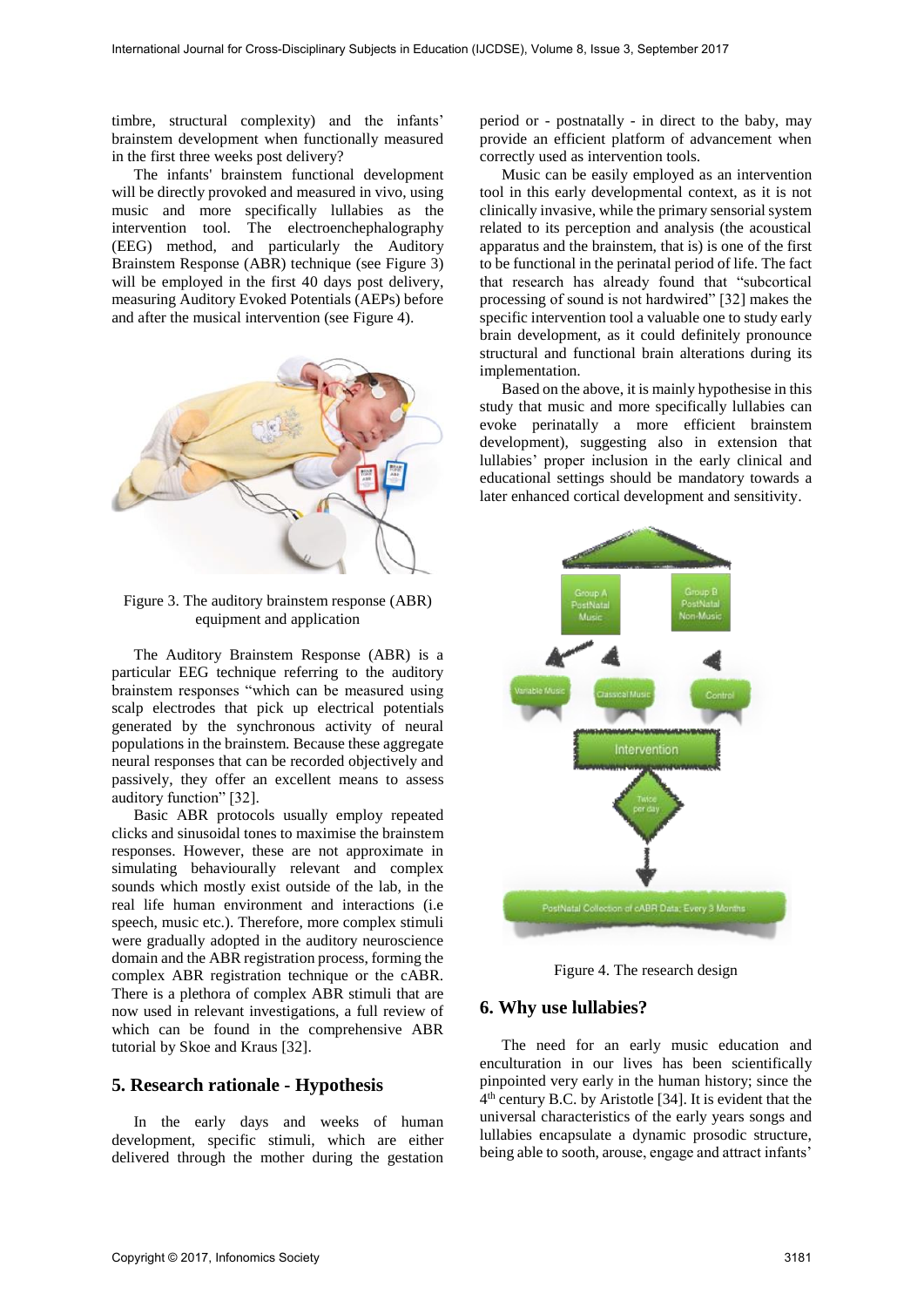attention, while acting as emotional vehicles for mothers, provide a basis to teach the native language, regulate behaviour, enhance learning and memory.

Ilari [35] has proven throughout her studies that infants in the first instances of their lives crave to come into contact with game-songs and lullabies achieving through this process to minimise their stress levels while promoting psychological bonding between them and their caregivers. Numerous studies [38] have brought to the fore lullabies' soothing function as they set up a calm and secure context for the newborn.

In that sense, singing lullabies and the "motherese" are common phenomena in most human cultures, proving the spontaneous usage of voice's musicality in basic communication [39], [40]. This early communicative dimension – both through its narrative or its singing approach – is characterised by simple structures which are constantly applied in a very expressive and ritualistic manner [41-43]. This exact presentation structure and emotional content the lullabies carry in themselves [44], [45] deem them valuable and suitable to be used in this project, where structural simplicity and emotional load can hypothetical help the auditory brainstem response analysis on the one hand, while evoke on the other hand significant neuroplastic changes we will be able to study at a great extent in a short period of experimental time.

On top of all this, we need to stress the fact that lullabies can shape an infant's musical identity. The former can shape basic life characteristics and features, like language and social engagement, hence providing a direct bridge to developing biological systems and functions.

Evidence coming from extended studies conducted by Colwyn Trevarthen has shown that musicality is indeed an inherent and very fundamental human trait, equalising or even extending itself beyond the human language [46]. Trevarthen and Malloch [47] stress that this inherent musical ability constitutes a motivational power for infants to acquire language skills, as they learn through it how to recognise rhythmical and tonal motives, following an extensive interactive process with their parents. The aforementioned researchers, trying to depict how this musical ability is or could be embedded in an infant's emotional discourse with its environment, developed the theory of "communicative musicality" [48] where integrated melodic and rhythmical expressions project a path towards social empathy and sympathy when combined with movement. This in turn leads to language as a solid communicative and therefore developmental aspect [47-49].

The inherent musicality mentioned above constitutes for children, at least during infancy and the preschool years, a way to self-express their needs and thoughts in their day-to-day social interactions [50]. Children enjoy creating musical formations in order to entertain themselves or to communicate with their surrounding people, while in between their same agerange interactions they take an extra step, extending and interlarding these musical formations through dancing and body movements [51].

The most recent research study by Lum and Campbell [52] also brought into a greater perspective the inherent musical ability children of this early age project, suggesting that the former is severely employed throughout toddler's in between communication. They create and improvise on heard rhythmical and melodic motives their parents have presented to them, singing and moving based on this in sync with their peers during their play time.

All the above has been implied that lead towards a 'children's musical culture' to be evident, which by default seems to be greatly connected to biopsychological development through movement [53], [54], perceptive kinaesthetic neural decoding [55], [56] and towards a constantly acquired social feedback loop, being achieved through an extensive musical discourse with parents [57].

Nevertheless, Colwyn Trevarthen through Theodore Gracyk's [46] studies reminds us about the fact that the aforementioned musicality can unfortunately disappear after conforming to social expectancies [58]. Gracyk has noted that even if later formal musical education can indeed emphasise towards the development of children's social abilities, the early absence of it can technically harm communication and interactions. For that matter, although it seems that creative activities may exist and come into play very early in life, in reality they do not follow a well informed framework of implementation, vitiating in this way the foundations of constructiveinvestigative communicative discourse between children and parents or caregivers [59].

According to the this, we understand that early sound and music exposure, as well as employment of these early stages of "communicative musicality" traits need to be well researched and substantiated, starting already at the level of the primarily available communication and soothing tool: the lullabies. As has been strongly stated elsewhere, development and learning cannot be properly achieved unless musical interactions and games are properly documented, stated and implemented [60].

## **7. Importance of the project**

While the early development of other brain functions (e.g. cortical visual function) has been thoroughly studied, "much less information is available on [early] auditory processing" [31]. Therefore, we do not really know how its maturation process affect the adult brain function and the whole life-span education and disorders [22].

Therefore, early auditory processing and brain structure alteration research evidence at the level of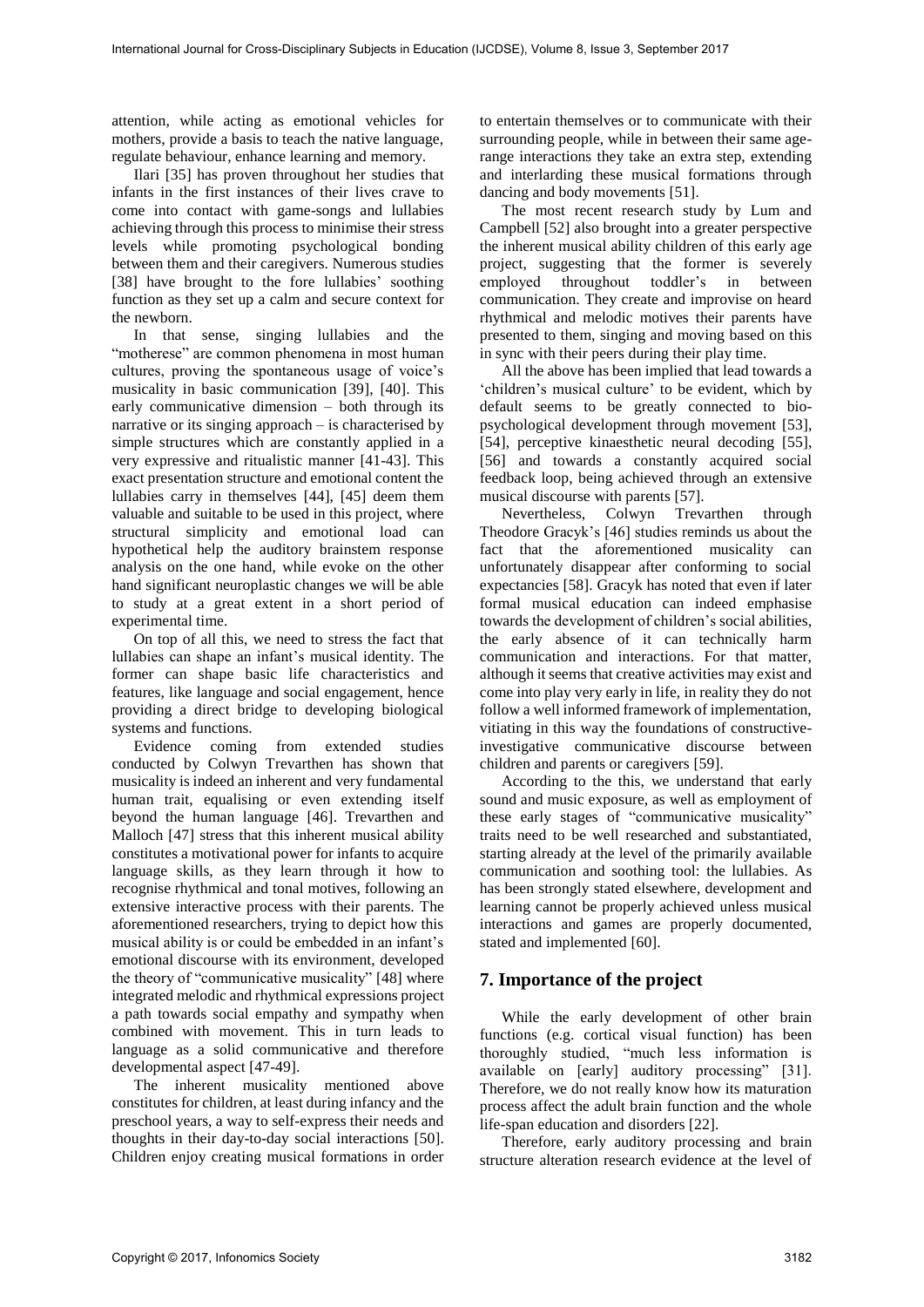the brainstem, emanating from life-related music education exposure protocols, could provide valuable diagnostic information, introducing a new, or improving the already adjunct to this subcortical brain system clinical applications (e.g. early fitting of hearing implants improving early in the life the quality of leaving; early diagnosis of movement disorders connected to the brainstem; early diagnosis of auditory diseases etc.).

On top of that, it has been several times noted [36] that there is not just one educational method to teach and learn music. Therefore, music education starting from an early age should encompass and refer to the all learning styles and approaches possible [37] following all possible particularities of each individual child. In that sense, studied biological properties of each individual brainstem which are based on the average brainstem knowledge could provide a more fertile ground for individual advancement. This approach could be seen even more valuable when brain abnormalities or functional delays are present looking for an early introduction and improvement of intervention tools; for example in dyslexia cases.

After all, the fundamental (early) music education's mission is not and shouldn't be the basis on which someone becomes a successful professional musician, rather a balanced – both mentally and physiologically – person, being equipped with the right education on how to use and apply this universal tool of communication and emotional expression.

# **8. References**

[1] Hollins Martin, C. J., (2014). A narrative literature review of the therapeutic effects of music upon childbearing women and neonates. Complementary therapies in clinical practice.

[2] Dorn, F., Wirth, L., Gorbey, S., Wege, M., Zemlin, M., Maier, R. F., & Lemmer, B., (2014). Influence of acoustic stimulation on the circadian and ultradian rhythm of premature infants. Chronobiology international, (0), 1-13.

[3] Fritz, T. H., Ciupek, M., Kirkland, A., Ihme, K., Guha, A., Hoyer, J., & Villringer, A., (2014). Enhanced response to music in pregnancy. Psychophysiology.

[4] Dearn, T., & Shoemark, H., (2014). The Effect of Maternal Presence on Premature Infant Response to Recorded Music. Journal of Obstetric, Gynecologic, & Neonatal Nursing, 43(3), 341-350.

[5] Chorna, O. D., Slaughter, J. C., Wang, L., Stark, A. R., & Maitre, N. L., (2014). A Pacifier-Activated Music Player with Mother's Voice Improves Oral Feeding in Preterm Infants. Pediatrics, 133(3), 462-468.

[6] Amini, E., Rafiei, P., Zarei, K., Gohari, M., & Hamidi, M., (2013). Effect of lullaby and classical music on physiologic stability of hospitalized preterm infants: A

randomized trial. Journal of neonatal-perinatal medicine, 6(4), 295-301.

[7] Partanen, E., Kujala, T., Tervaniemi, M., & Huotilainen, M., (2013). Prenatal music exposure induces long-term neural effects. PloS one, 8(10), e78946.

[8] Discenza, D., (2013). Prematures and Feeding Therapy: New Lullaby-Powered Research. Neonatal Network: The Journal of Neonatal Nursing, 32(6), 429-430.

[9] Allen, K. A., (2013). Music Therapy in the NICU: Is There Evidence to Support Integration for Procedural Support? Advances in Neonatal Care, 13(5), 349-352.

[10] Lai, H. L., Chen, C. J., Peng, T. C., Chang, F. M., Hsieh, M. L., Huang, H. Y., & Chang, S. C., (2006). Randomized controlled trial of music during kangaroo care on maternal state anxiety and preterm infants' responses. International journal of nursing studies, 43(2), 139-146.

[11] Standley, J. M., (2002). A meta-analysis of the efficacy of music therapy for premature infants. Journal of pediatric nursing, 17(2), 107-113.

[12] Bargiel, M., (2004). Lullabies and play songs: Theoretical considerations for an early attachment music therapy intervention through parental singing for developmentally at-risk infants. In Voices: A world forum for music therapy (Vol. 4, No. 1).

[13] Pound, L., & Harrison, C., (2002). Supporting musical development in the early years. McGraw-Hill International.

[14] Alipour, Z., Eskandari, N., Ahmari Tehran, H., Eshagh Hossaini, S. K., & Sangi, S., (2013). Effects of music on physiological and behavioral responses of premature infants: A randomized controlled trial. Complementary therapies in clinical practice, 19(3), 128-132.

[15] Arya, R., Chansoria, M., Konanki, R., & Tiwari, D. K., (2012). Maternal music exposure during pregnancy influences neonatal behaviour: An open-label randomized controlled trial. International journal of pediatrics, 2012.

[16] Tagore, T. (2009). Why music matters in childbirth. Midwifery today with international midwife, (89), 33.

[17] Perani, D., Saccuman, M. C., Scifo, P., Spada, D., Andreolli, G., Rovelli, R., Koelsch, S. (2010). Functional Specializations for Music Processing in the Human Newborn Brain. Proceedings of the National Academy of Sciences of the USA, 107(10), 4758-4763.

[18] Winkler, I., Háden, G. P., Ladinig, O., Sziller, I., & Honing, H., (2009). Newborn infants detect the beat in music. Proceedings of the National Academy of Sciences, 106(7), 2468-2471.

[19] Gerry, D., Unrau, A., & Trainor, L. J., (2012). Active Music Classes in Infancy Enhance Musical, Communicative and Social Development. Developmental Science, 15(3), 398-407.

[20] Trainor, L. J., Shahin, A., & Roberts, L. E., (2003). Effects of Musical Training on the Auditory Cortex in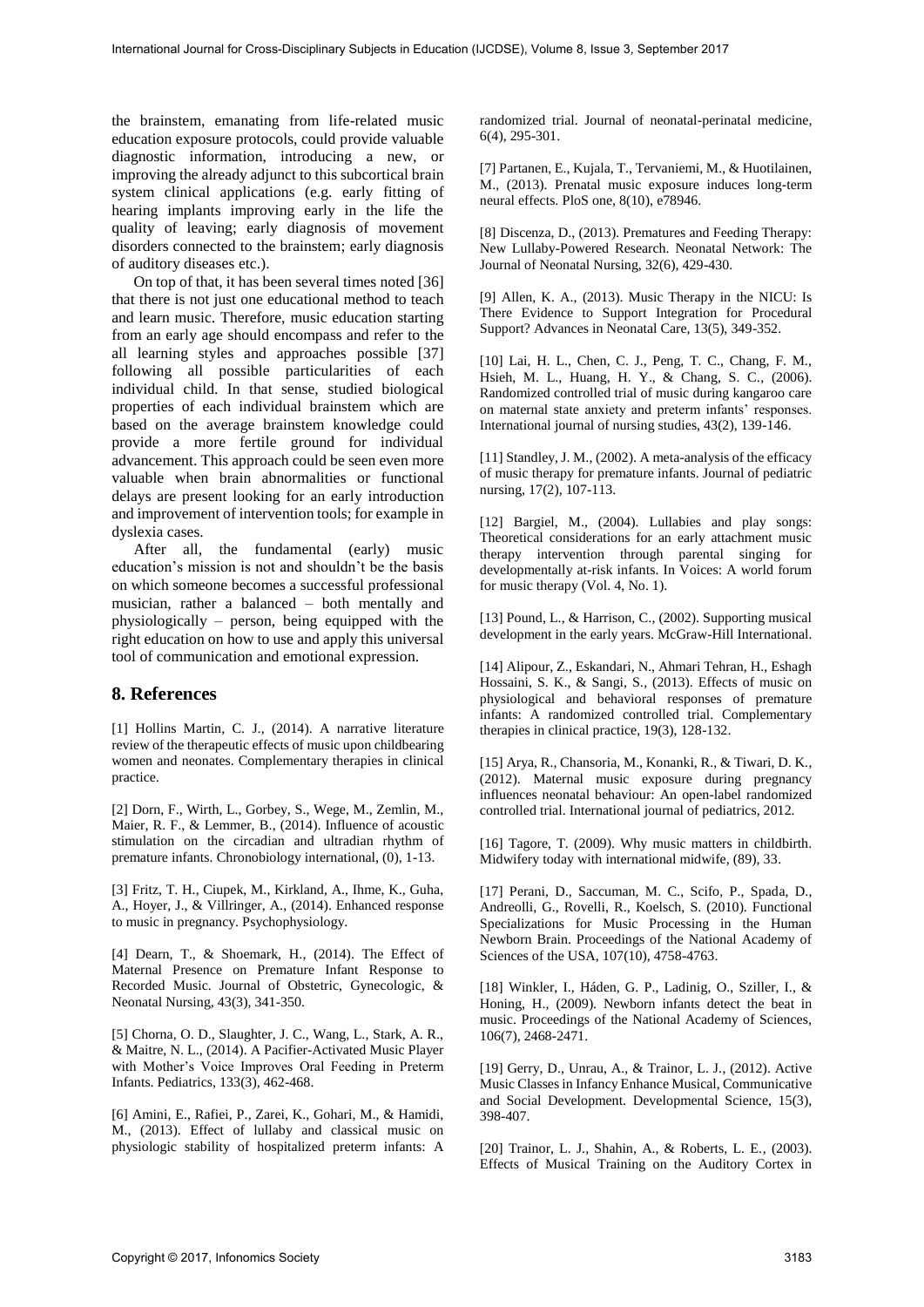Children. Annals New York Academy of Sciences, 999, 506-513.

[21] Werner, L. A., (2002). Infant auditory capabilities. Current Opinion in Otolaryngology & Head and Neck Surgery, 10(5), 398-402.

[22] Graven, S. N., & Browne, J. V., (2008). Auditory development in the fetus and infant. Newborn and Infant Nursing Reviews, 8(4), 187-193.

[23] Poch de Gratzer, D., (1999). Can Music Help to Improve Parent-Child Communication? Learning Music with Parents-An Argentine Experience. International Journal of Music Education, 34(1), 47-56.

[24] Trainor, L. J., Marie, C., Gerry, D., Whiskin, E., & Unrau, A., (2012). Becoming musically enculturated: effects of music classes for infants on brain and behavior. Annals New York Academy of Sciences, 1252(The Neurosciences and Music IV: Learning and Memory), 129- 138.

[25] Byers, J. F., Waugh, W. R., & Lowman, L. B., (2006). Sound level exposure of high-risk infants in different environmental conditions. Neonatal Network: The Journal of Neonatal Nursing, 25(1), 25-32.

[26] Janata, P., (2013). Cognitive Neuroscience of Music 7. The Oxford Handbook of Cognitive Neuroscience, Volume 1: Core Topics, 1, 111.

[27] Masterton, B. R. U. C. E., Jane, J. A., & Diamond, I. T., (1967). Role of brainstem auditory structures in sound localization. I. Trapezoid body, superior olive, and lateral lemniscus. J Neurophysiol, 30(2), 341-359.

[28] Krumbholz, K., Schönwiesner, M., Rübsamen, R., Zilles, K., Fink, G. R., & Von Cramon, D. Y., (2005). Hierarchical processing of sound location and motion in the human brainstem and planum temporale. European Journal of Neuroscience, 21(1), 230-238.

[29] Kandel E.R., (2000). Principles of Neural Science, Fourth Edition. New York: McGraw Hill.

[30] Hall, J. W., (2000). Development of the ear and hearing. Journal of perinatology: official journal of the California Perinatal Association, 20 (8 Pt 2), S12-20.

[31] Guzzetta, F., Conti, G., & Mercuri, E., (2011). Auditory processing in infancy: do early abnormalities predict disorders of language and cognitive development? Developmental Medicine & Child Neurology, 53(12), 1085- 1090.

[32] Skoe, E., & Kraus, N., (2010). Auditory brainstem response to complex sounds: a tutorial. Ear and hearing, 31(3), 302.

[33] Janata, P., (2013). Cognitive Neuroscience of Music 7. The Oxford Handbook of Cognitive Neuroscience, Volume 1: Core Topics, 1, 111.

[34] Headington, C., (2000) Ιστορία της δυτικής μουσικής από την αρχαιότητα ως τις μέρες μας. Πρώτος τόμος. Αθήνα: Gutenberg.

[35] Ilari, B., (2003), Singing and listening to music with<br>infants: an interview study with Canadian infants: an interview study with Canadian mothers. Abstracts of the 5th triennial ESCOM mothers. Abstracts of the 5th triennial ESCOM conference,8-13 September 2003, Hanover University of Music and Drama, Germany.

[36] Lonie, D., (2010). Early Years Evidence Review: Youth Music.

[37] Schiller, P., (2010) Early brain development research review and update. Exchange, Nov/Dec. pp. 26-30.

[38] Chen-Hafteck, L., & Mang, E., (2012). Music and language in early childhood development and learning. The Oxford Handbook of Music, 261-274.

[39] Porter, J., (2004) Lullaby. Grove Music Online. Available online at: http://www.grovemusic.com (Access Date: 20 July, 2017).

[40] Trehub, S. E., Schellenberg, E. G., (1995) Music: Its relevance to infants. Annals of Child Development, 11, 1- 24.

[41] Trehub, S. E., (2001) Musical Predispositions in infancy. In R. J. Zatorre & I. Peretz (Eds), *The Biological Foundations of Music: Annals of the New York Academy of Sciences, 903,* 1-6.

[42] Trehub, S. E., (2003a) The developmental origins of musicality. *Nature Neuroscience*, 6 (7), 669-673.

[43] Trehub, S. E., (2003b) Musical Predispositions in infancy: An Update. In R. J. Zatorre & I. Peretz (Eds), *The Cognitive Neuroscience of Music* (pp. 3-20). Oxford: Oxford University Press.

[44] Grosléziat, C., (2012). Bébés chasseurs de sons-1001 bb n° 21. Eres.

[45] Fox, D. B., (1991) Music, development, and the young child. Music Educators Journal, 77(5), 42-46.

[46] Gracyk, T., (2004) Does everyone have a musical identity? Reflections on Musical Identities. Action, Criticism, and Theory for Music Education, 3 (1), n1.

[47] Trevarthen, C. and Malloch, S., (2002), "Musicality and music before three: Human vitality and invention shared with pride", Zero to three,  $23$  (1), pp.10 – 18.

[48] Malloch, S. N., (1999). Mothers and infants and communicative musicality. Musicae scientiae, 3 (1\_suppl), pp. 29-57.

[49] Trevarthen, C., (1999). Musicality and the intrinsic motive pulse: Evidence from human psychobiology and infant communication. Musicae scientiae, 3 (1\_suppl), pp. 155-215.